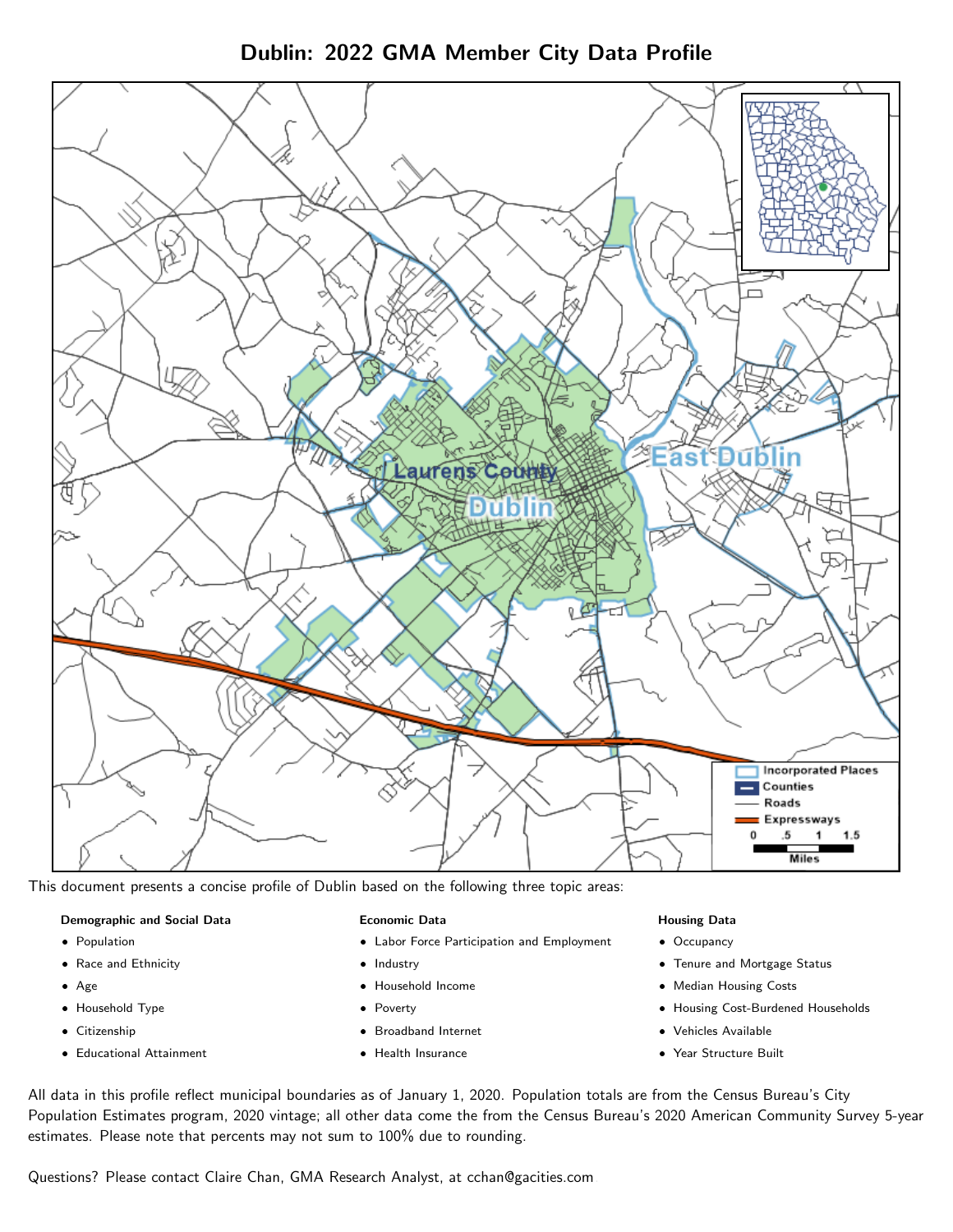# Dublin: Demographic and Social



0% 1% 2% 3% 4% 5% Male **Female** Female 5% 4% 3% 2% 1% 85 and over 80-84 75-79 70-74 65-69 60-64 55-59 50-54 45-49 40-44 35-39 30-34 25-29 20-24 15-19 10-14 5-9 Under 5

**Citizenship** 

Age



Source: American Community Survey, 2020 5-year estimates, table B05002 Source: American Community Survey, 2020 5-year estimates, table B15002





Source: U.S. Census Bureau, City Population Estimates, 2020 vintage Source: American Community Survey, 2020 5-year estimates, table B03002

# Household Type



Source: American Community Survey, 2020 5-year estimates, table B01001 Source: American Community Survey, 2020 5-year estimates, table B11001

## Educational Attainment



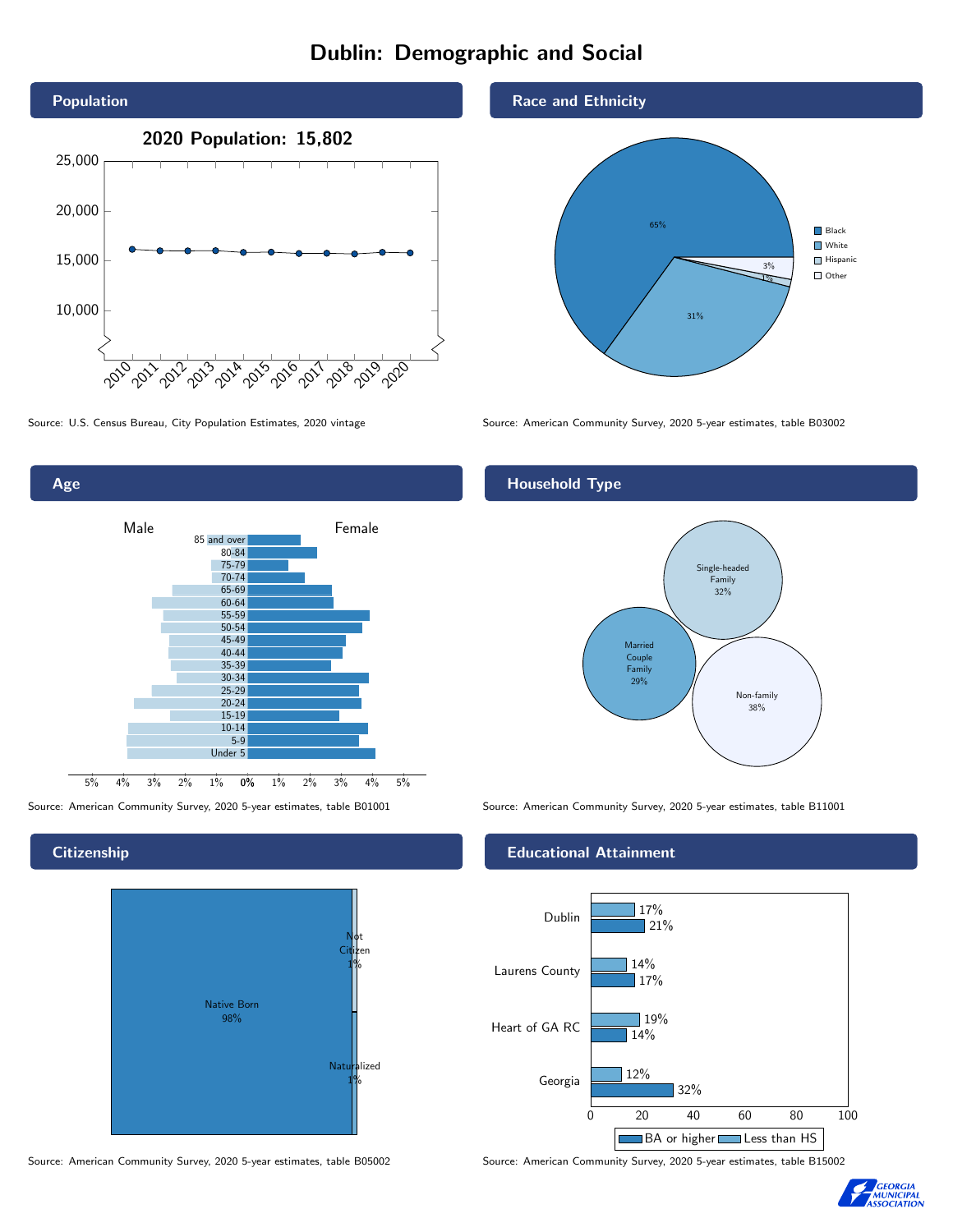# Dublin: Economic



Source: American Community Survey, 2020 5-year estimates, table B23001 Note: Unemployment rate is based upon the civilian labor force.

## Industry

| Agriculture, forestry, fishing and hunting, and mining      | $2\%$ |
|-------------------------------------------------------------|-------|
| Construction                                                | $4\%$ |
| Manufacturing                                               | 9%    |
| <b>Wholesale Trade</b>                                      | $1\%$ |
| Retail Trade                                                | 15%   |
| Transportation and warehousing, and utilities               | 6%    |
| Information                                                 | 2%    |
| Finance and insurance, real estate, rental, leasing         | 2%    |
| Professional, scientific, mgt, administrative, waste mgt    | 6%    |
| Educational services, and health care and social assistance | 32%   |
| Arts, entertainment, recreation, accommodation, food        | 12%   |
| service                                                     |       |
| Other services, except public administration                | $4\%$ |
| Public administration                                       | 7%    |

Source: American Community Survey, 2020 5-year estimates, table C24030



Source: American Community Survey, 2020 5-year estimates, tables B19013 and B19025 Source: American Community Survey, 2020 5-year estimates, table B17010



Source: American Community Survey, 2020 5-year estimates, table B28002 Source: American Community Survey, 2020 5-year estimates, table B18135

Poverty



#### Health Insurance